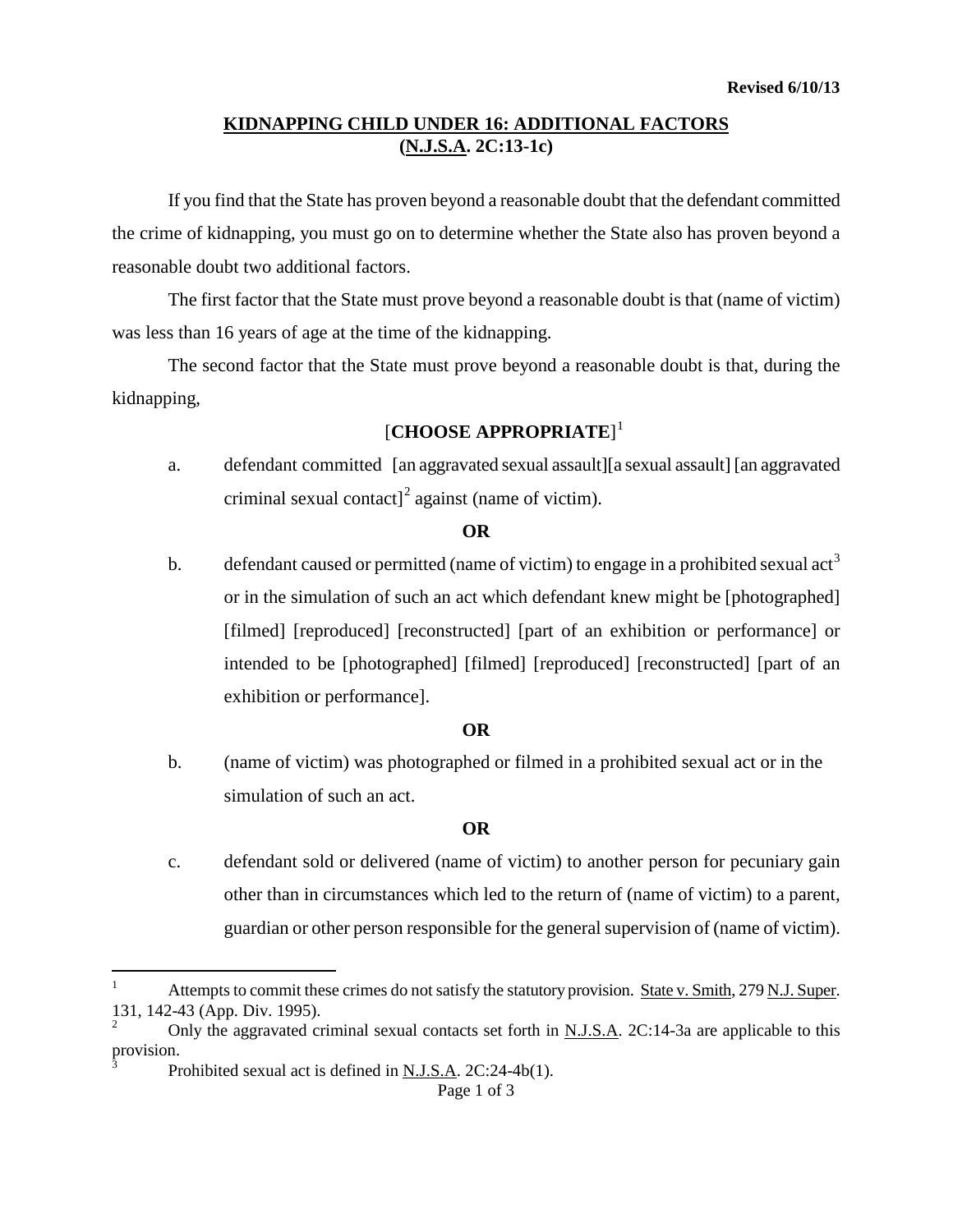#### **KIDNAPPING CHILD UNDER 16: ADDITIONAL FACTORS N.J.S.A. 2C:13-1c**

#### **[CHOOSE APPROPRIATE]**

Later on in the charge, I will instruct you on the elements of [aggravated sexual assault] [sexual assault] [aggravated criminal sexual contact] **OR** [relevant endangering allegation].

### **OR**

Earlier in the charge, I instructed you on the elements of [aggravated sexual assault] [sexual assault] [aggravated criminal sexual contact] **OR** [relevant endangering allegation].

## **[CHARGE IN ALL CASES]**

If you find that the State has failed to prove any element of kidnapping beyond a reasonable doubt, then you must find defendant not guilty. If you find that the State has proven every element of kidnapping beyond a reasonable doubt, then you must find defendant guilty.

If you find that the State has proven beyond a reasonable doubt that the defendant is guilty of kidnapping, but found that the State has failed to prove beyond a reasonable doubt that (name of victim) was less than 16 years of age at the time of the kidnapping and that during the kidnapping, **[choose appropriate]** [an aggravated sexual assault] [a sexual assault] [an aggravated criminal sexual contact] was committed against the victim, then you must find the defendant guilty of kidnapping in the second degree.

#### **OR**

[relevant endangering allegation] was committed against (name of victim), then you must find the defendant guilty of kidnapping in the second degree.

#### **OR**

[defendant sold or delivered (name of victim) to another person for pecuniary gain other than in circumstances which led to the return of (name of victim) to a parent, guardian or other person responsible for the general supervision of (name of victim)], then you must find defendant guilty of kidnapping in the second degree.

If you find that the State has proven beyond a reasonable doubt that the defendant is guilty of kidnapping and that (name of victim) was less than 16 years of age at the time of the kidnapping and that during the kidnapping, **[choose appropriate]** [an aggravated sexual assault] [a sexual assault] [an aggravated criminal sexual contact] was committed against the victim, then you must find the